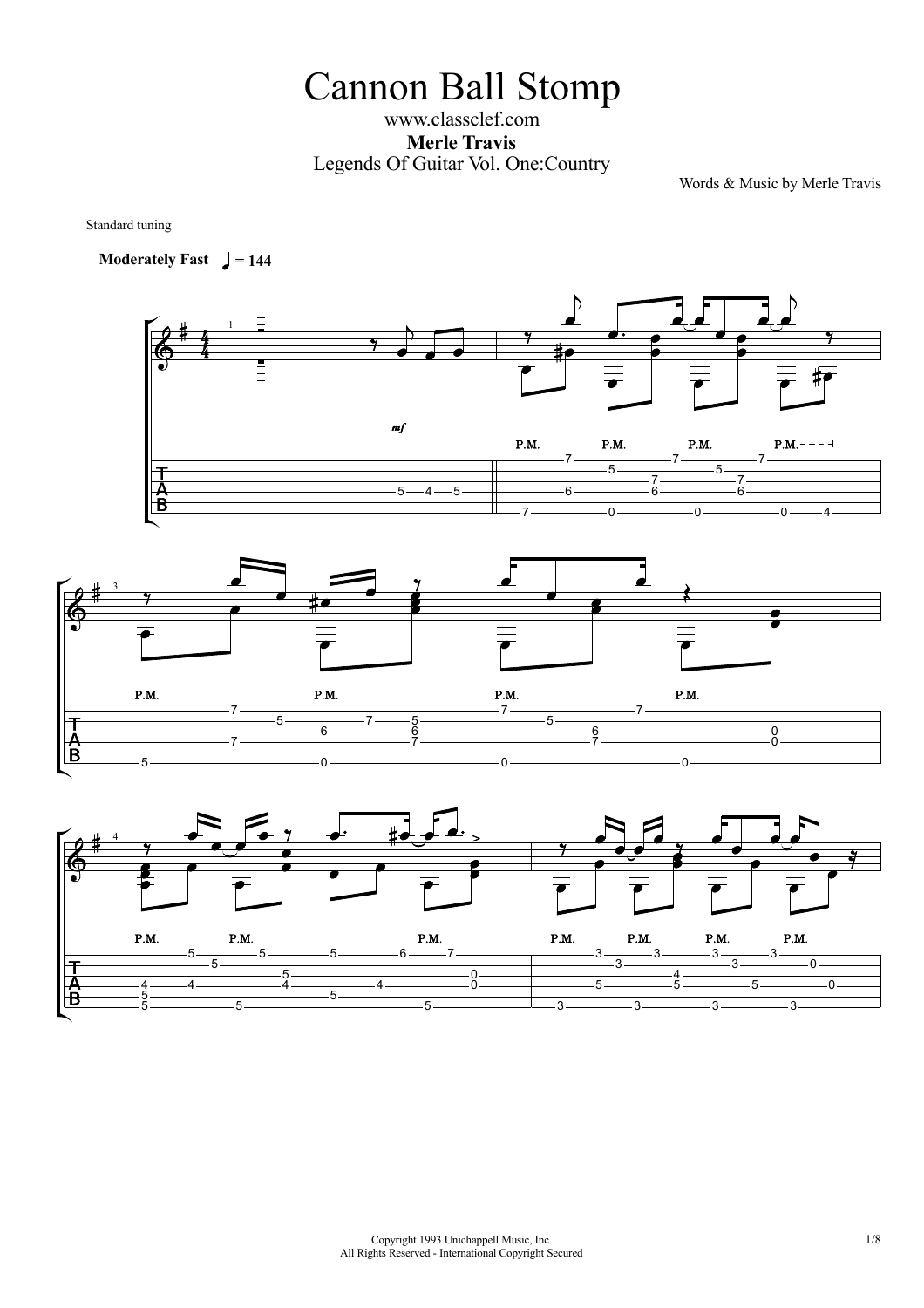







 $5 - 2 - 3 - 3 - 3$ 

 $3 \overline{\longrightarrow} 3 \overline{\longrightarrow}$ 

 $3 \overline{\longrightarrow} 3 \overline{\longrightarrow}$ 

 $3 \overline{\hspace{1cm}} 3 \overline{\hspace{1cm}}$ 

 $3 \overline{\hspace{1cm}}$ 

 $5 \overline{\hspace{1cm}} 5 \overline{\hspace{1cm}}$ 

 $5 \overline{\hspace{1cm}} 5 \overline{\hspace{1cm}}$ 

 $5 \overline{\hspace{1cm}} 5 \overline{\hspace{1cm}}$ 

 $5 \overline{\hspace{1cm}} 5 \overline{\hspace{1cm}} 2$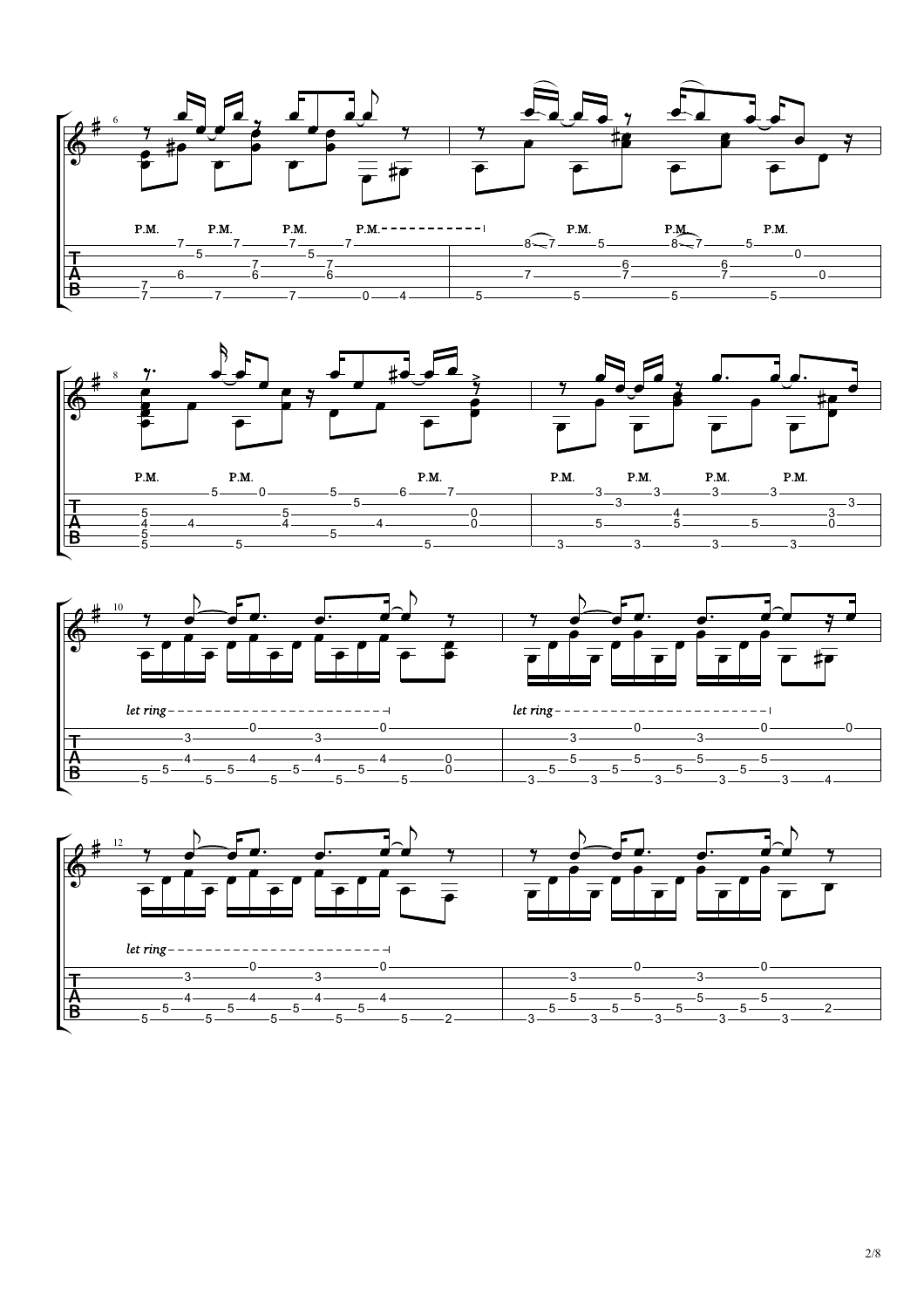





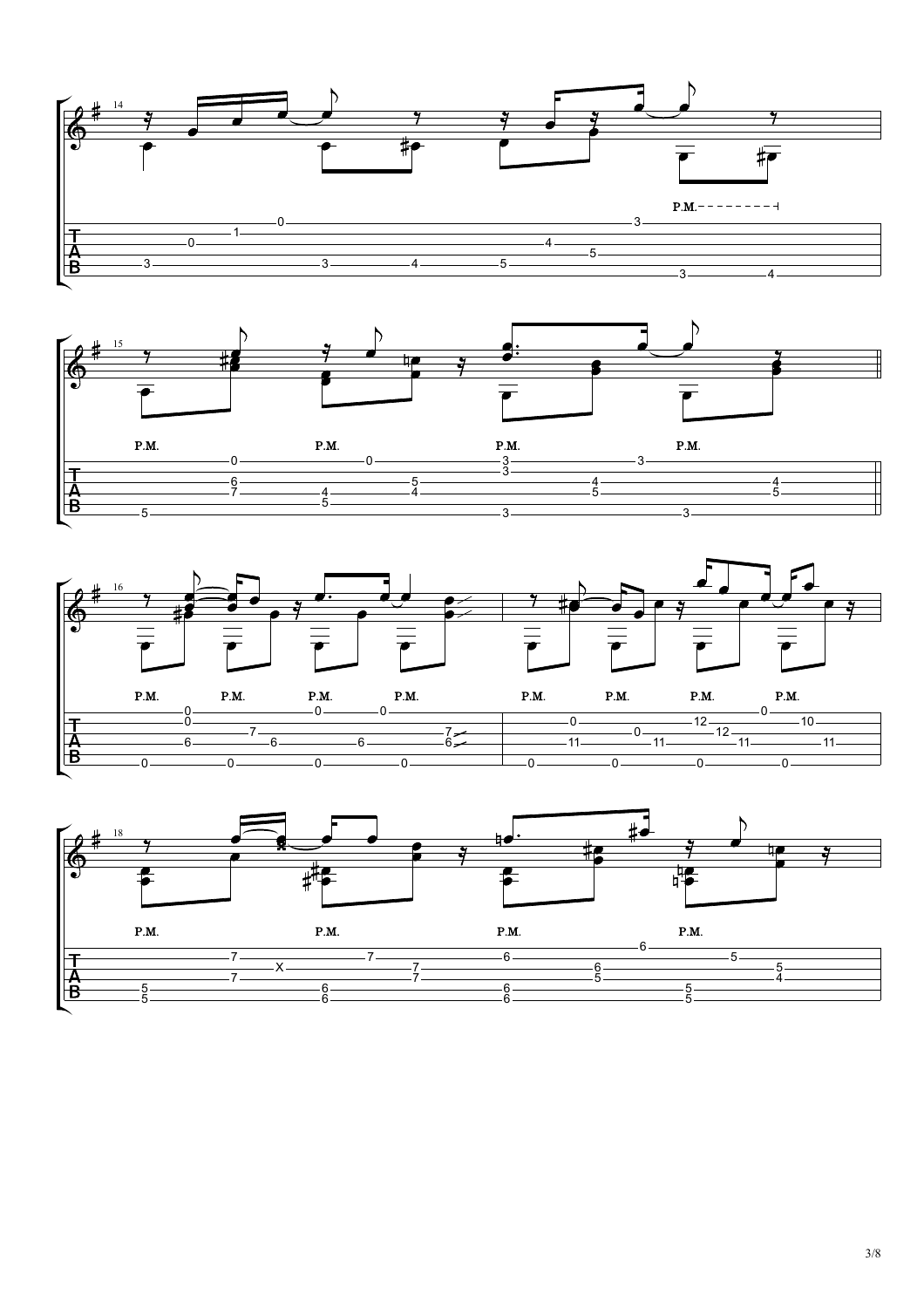







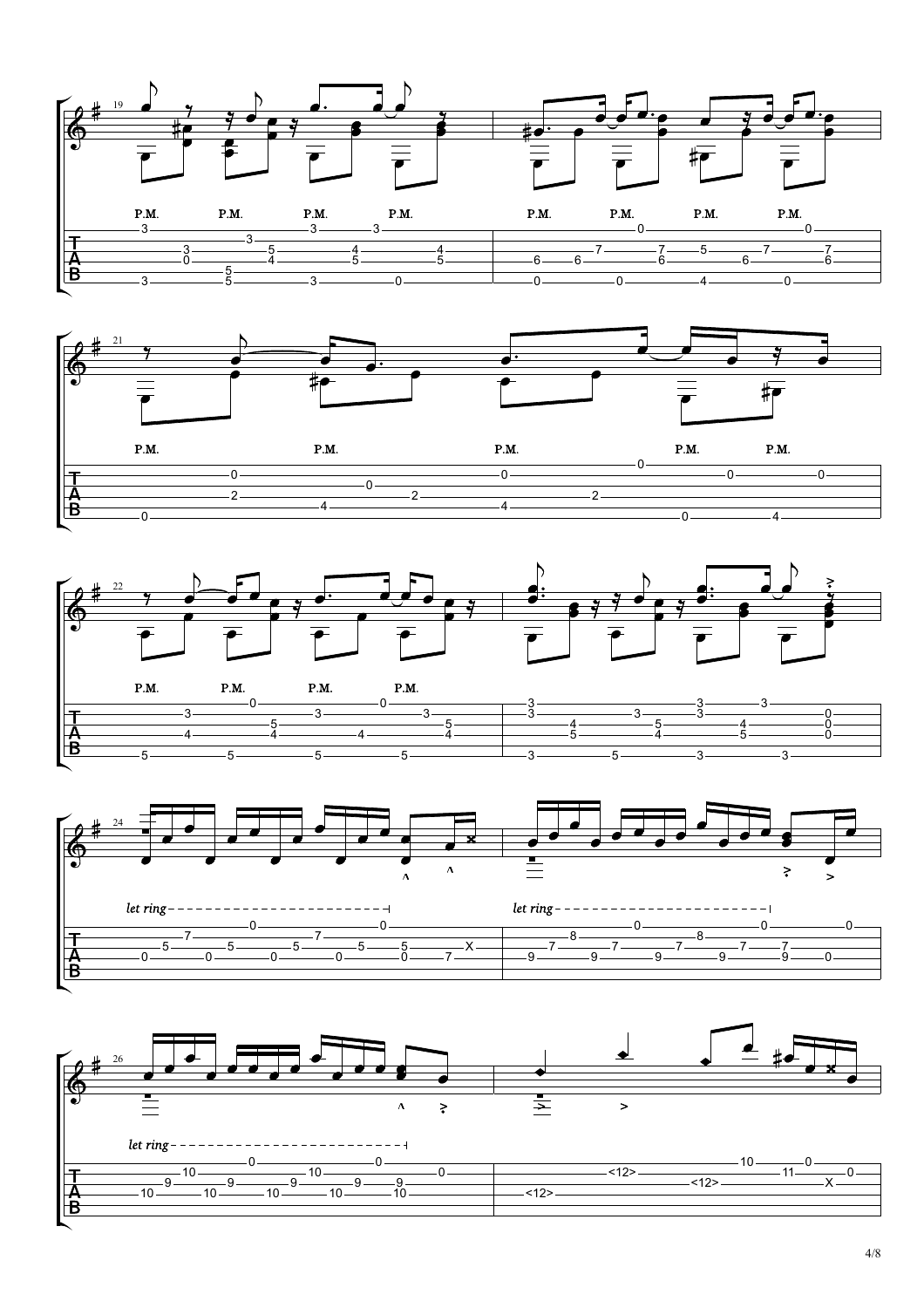





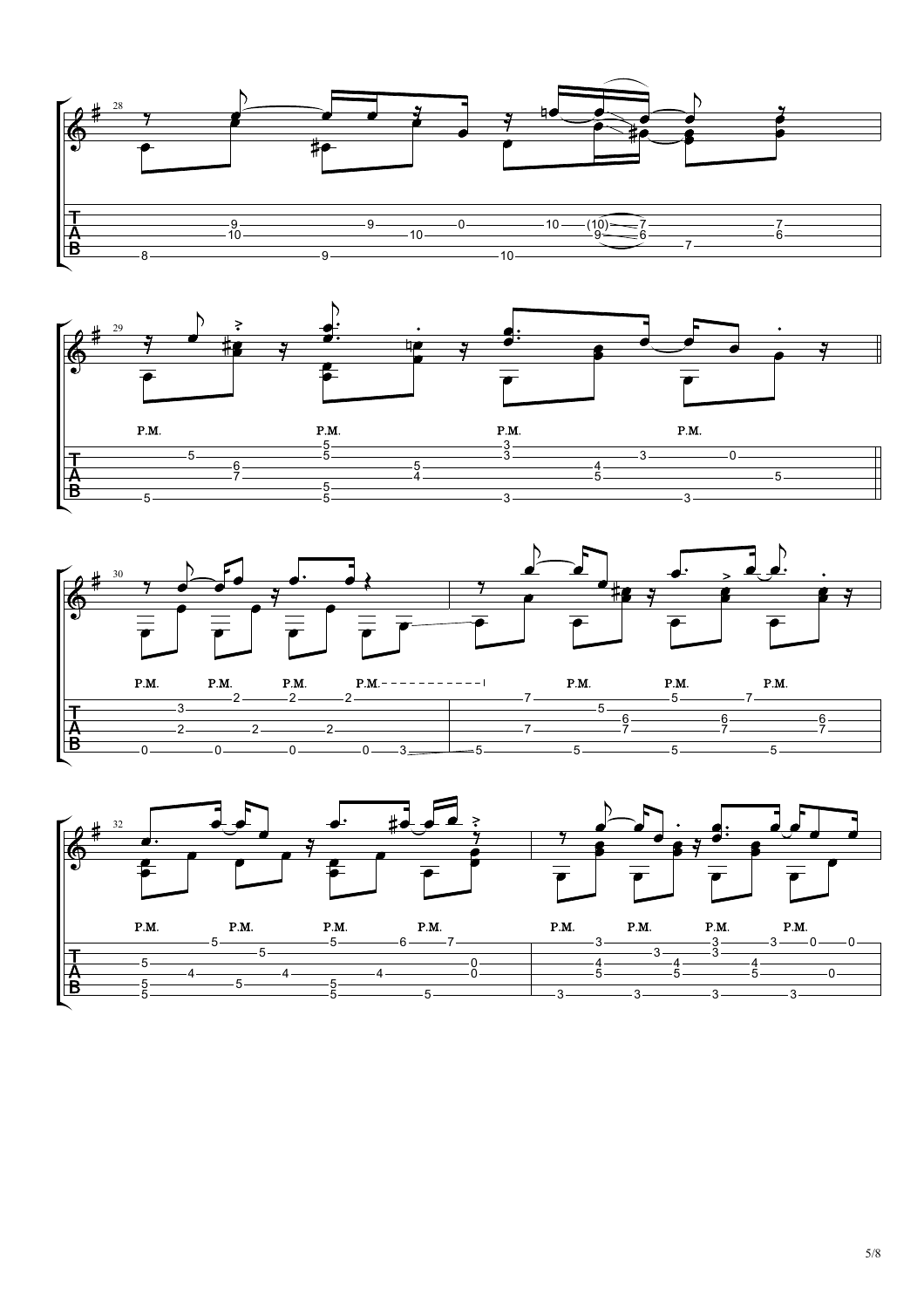





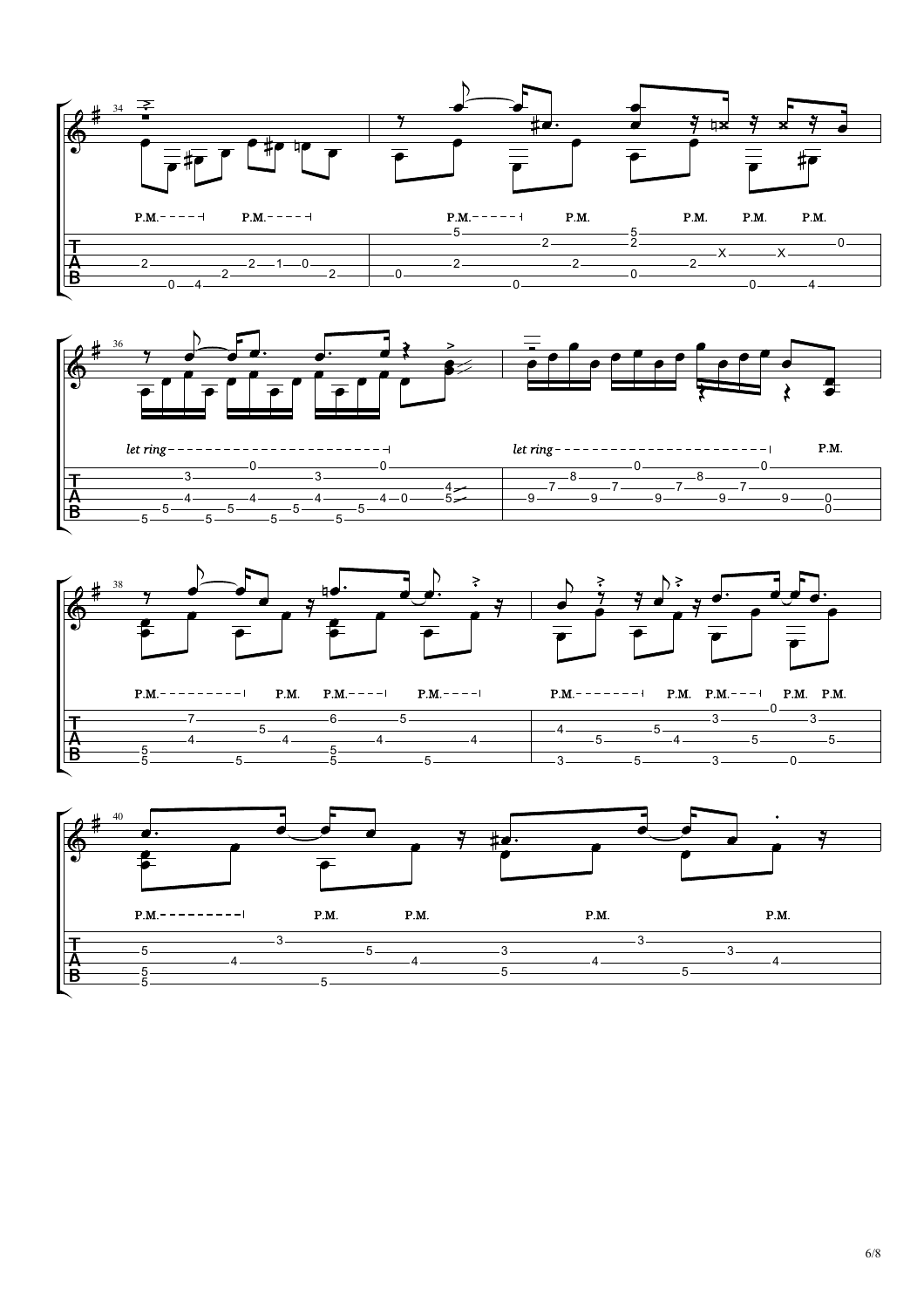

<sup>7/8</sup>